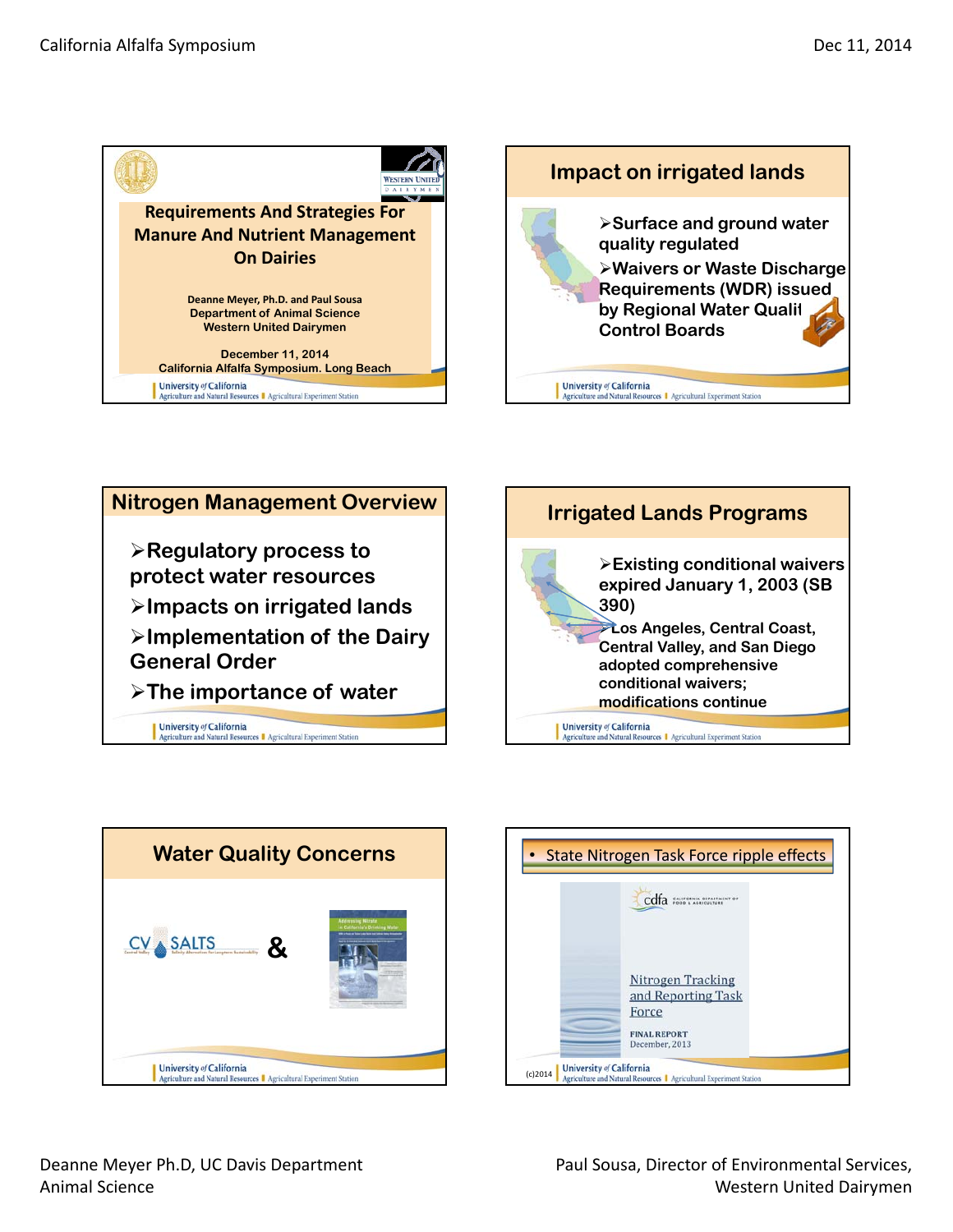



- **Field risk assessment**
- **Record-Keeping**
- **V Nutrient Management Plan Review**